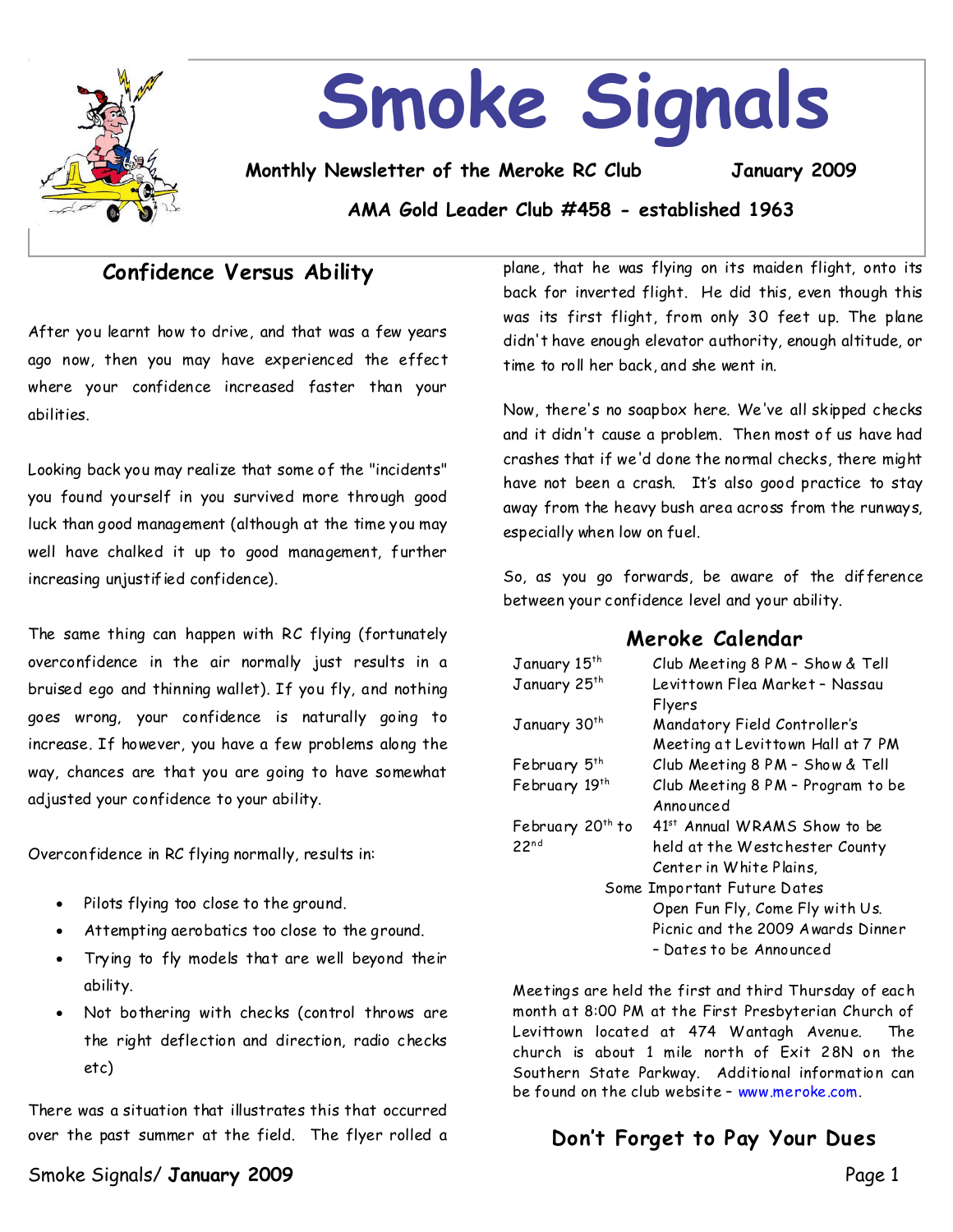# **Club Officers & Volunteers**

| President                        | Tony Pollio<br>516-794-9637    | rctony@optonline.net            |
|----------------------------------|--------------------------------|---------------------------------|
| Vice President                   | Lou Pinto<br>516-785-6890      | mero ke36@aol.com               |
| Treasurer                        | Herb Henery<br>631-665-6274    | hahenery@aol.com                |
| Recording                        | Ron Berg                       | rberg20@excite.com              |
| Secretary                        | 516-781-3911                   |                                 |
| Corresponding                    | Curtis                         | curtisu@msn.com                 |
| Secretary                        | Underdue                       |                                 |
|                                  | 917-213-4459                   |                                 |
| <b>Board of Directors</b>        | Dave Bell                      | dave.bell0323@verizo            |
|                                  | 516-633-0034<br>Ed Wiemann     | eww46@man.com                   |
|                                  | 516-735-0733                   |                                 |
|                                  | Nelson Ramos                   | nel98rc@optonline.ne            |
|                                  | 631-420-2889                   |                                 |
|                                  | Ted Evangelatos                | tevangelatos@yahoo.o            |
|                                  | 516-997-0451                   |                                 |
| Chief                            | Bob Reynolds                   | mrbrew@optonline.ne             |
| Field Controller                 | 516-775-4377                   |                                 |
| Asst Chief                       | Tony Pollio                    | rctony@optonline.net            |
| <b>Field Controllers</b>         | 516-794-9637                   |                                 |
|                                  | Ed Wiemann                     | eww46@man.com                   |
|                                  | 516-735-0733                   |                                 |
| <b>Field Safety</b>              | Doug Frie                      | dfrie@optonline.net             |
| Of ficer                         | 516-481-4089<br>Russell Rhine  |                                 |
| Smoke Signals<br>Editor          | 516-484-0368                   | rrhine@optonline.net            |
| Membership                       | Frank Lasala                   |                                 |
| Programs                         | Jaclyn Tavolario               | Phil Friedensohn-Advi           |
| Education                        | Charlie Lando                  |                                 |
| Friends of Cedar                 | George Carley                  | Ed Wiemann                      |
| Creek                            |                                |                                 |
| <b>Building Program</b>          | Charlie Lando                  | Ernie Schack                    |
| <b>Archivists</b>                | Ron Berg                       | Stan Blum                       |
| Webmaster                        | Ted Evangelatos                |                                 |
| Social (Coffee)                  | Irv Kreutel                    | Al Hammer                       |
| Raffles                          | Curtis                         |                                 |
|                                  | Underdue                       |                                 |
| Show and Tell<br>Video Librarian | Ed Wiemann<br>Bob <i>C</i> ook |                                 |
| Audio/Visual                     | Tom Cott                       |                                 |
| Come Fly With Me                 | Mark Klein                     | Dave Bell                       |
| Open Fly-In                      | Ernie Schack                   | Dave Bell                       |
| TAG Program                      | Charlie Lando                  |                                 |
| Monthly Fun Fly                  | Chris Mantzaris                | Gene Kolakowski                 |
| One Fly                          | Ted Evangelatos                | Jac lyn Tavolario               |
| Dinner                           | Jaclyn Tavolario               |                                 |
| Picnic                           | Chris Mantzaris                | Al Weiner                       |
| <b>Contest Directors</b>         | Allen Berg                     | Tony Pollio                     |
|                                  | Ernie Schack                   | Tom Scotto                      |
| Flight Instructors               | Allen Berg                     | Ted Evangelatos                 |
|                                  | Douglas Frie<br>Mark Klein     | Dan Gramenga<br>Gene Kolakowski |
|                                  | Ken Mandel                     | Tim Murphy                      |
|                                  | Tony Pollio                    | Mike Hagens*                    |
|                                  | Bob Reynolds                   | Bill Streb                      |
| *Flight Instruction              |                                | Al Weiner                       |
| Coordinator                      | Mike Hagens                    | 516-546-6773                    |

hahenery@aol.com rberg20@excite.com msn.com @ ll0323@verizon.net อ<sub>man.com</sub> @optonline.net latos@yahoo.com mrbrew@optonline.net optonline.net man.com@ ptonline.net optonline.net **Programs** Jaclyn Tavolario Phil Friedensohn-Advisor hlako wski **Flight Instructors** Allen Berg Ted Evangelatos imenga lako wski rphy 1gens\*

# **From The President**

"Happy New Year!

In response to my article in the last newsletter, several members submitted suggestions regarding how to improve the club and its programs. Please continue to submit suggestions.

A Meroke Board of Directors meeting was held on December 18, 2008 with the incoming board to prepare for 2009. Agenda items discussed were: procedure for induction of new members; membership participation in decision making process; how to recruit and retain members; projected income vs. projected expenses for 2009; dates for 2009 club activities; the recording secretaries duties; removal of members at the next board meeting for not attending meetings or not paying dues; possible establishment of a Membership Committee and an Election Nomination Committee; having a year end dinner/dance/award function if the membership chooses this option; the need for Contest Directors and Intro Pilots; newsletter distribution; planned uses for the club's laptop computer; and, establishing the next board meeting for February 5, 2009 from 6:30 PM to 8:00 PM at our Church meeting location in the small conference room and inviting all club members to attend. Suggestions were also made regarding improving the building program by including construction and repair of ARF's and informing the membership about the Mister Meroke award.

Newsletters and the Great Planes Real Flight Simulator have been loaded into the clubs laptop computer. Starting with the January 15th meeting, the laptop will be available on meeting nights from 7:00 PM to 8:00 PM and during the coffee break for anyone who wishes to read the newsletter or fly the simulators aircraft on a first come first serve basis and with atime usage limit of 15 minutes each.

(continued on next page)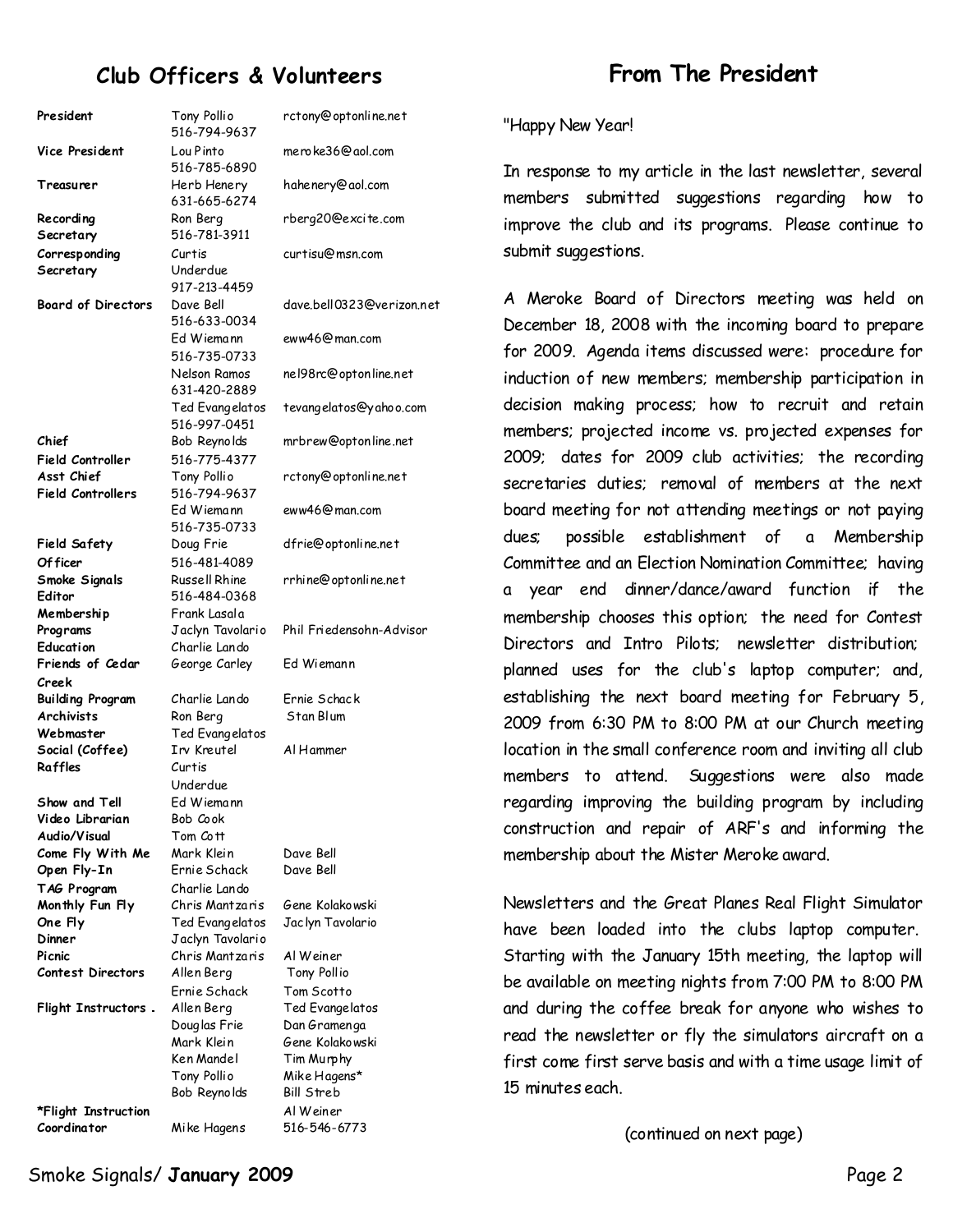A reminder, per the Meroke By-Laws, a member who does not attend at least one meeting out of every eight (8) consecutive meetings or does not pay dues in full by the last meeting in January may be removed from the membership rolls by the Board of Directors.

Please pay your 2009 dues if you have not already done so, but more importantly, attend the meetings and participate in the various club activities."

Tony Pollio

## **Product Review - Headplay**

## Development for video gaming, but think of the **possibilitiesat the field when used with an onboard camera and video transmission device**

Headplay's Personal Cinema System (PCS) is a portable headset that includes a pair of small LCoS (Liquid Crystal on Silicon) displays that simulate the experience of watching a 52-inch TV from 6 feet away. The visor mounted goggles block most of your peripheral vision, so the whole experience is very immersive.



The package includes three main components: The visor, the Liberator module containing the video inputs and playback circuitry, and the small Navigator wired remote. There's also a surprisingly good set of earbuds. Put on the goggles, adjust each eyepiece (individual focus adjustments let you use the visor without glasses), and then use the Navigator to control the system using an

intuitive menu system. You can connect the Headplay PCS to a computer, game console, DVD player, or other video source, and you can display files directly from a memory card. An optional battery lets you use the PCS while traveling, though the 1.2-pound Liberator module is rather bulky.

Headplay supports 1,024x768 VGA input. DVD playback from a laptop looked great—it's just the ticket for watching Saw XII on the airplane without worrying that the grandma in the next seat is going to get squeamish from all the blood. PC games like Crysis and Flight Simulator X look fantastic on the visor. The appearance of watching the games on a big screen, combined with the lack of peripheral vision distractions, makes for a very immersive experience. Owners of certain nVidia graphics cards can download stereoscopic drivers and view some games in 3D.

The Windows desktop is clear and readable, for the most part, but we wouldn't want to spend a lot of time doing work using the visor. While the center of the screen is very sharp and easy to read, when we glanced at the extreme corners to select the Start button, a menu item, or minimize button, we found one eye or the other would encounter a blind spot. It didn't hamper usability, but it was annoying.

Game consoles are a mixed bag with Headplay. The PS3 and Xbox 360 normally work best at wide-screen, high definition resolutions, so some games just don't look good at the low resolution supported by the Headplay PCS's S- Video and composite inputs. The Wii, which lacks HD, is a better experience—though it's hard to think of anything that will make you look dorkier than wearing the Headplay PCS and waving around a Wiimote.

The composite/S-video inputs support video-capable devices like the iPod and Zune. You can also plug in a CompactFlash card or USB flash drive and view MPEG, Quicktime, Xvid, AVC/H.264, and AVI files using the video decoder built into the Liberator. The Liberator will also let you view JPEG images and play back MP3 music. When you're away from the wall socket, the removable battery delivers about six hours of playback. (Additional batteries are available for \$79.)

The coolness factor of wearing your own personal, private display just might offset the geek factor of being seen doing so.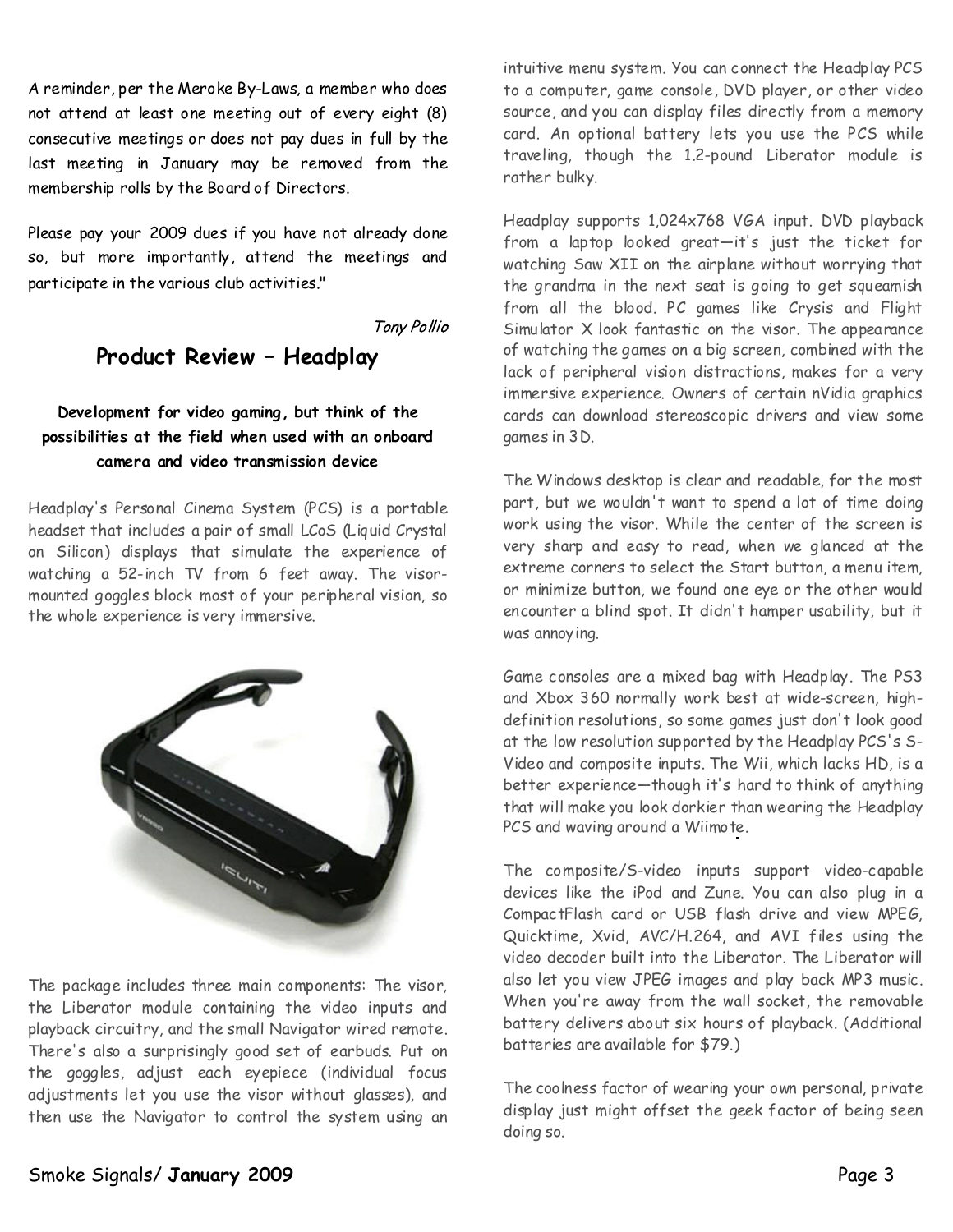## **A Whole Bunch of Useful Hints**

#### **Machinist's Magic**

Some foamie kits have a motor mount that's a 3/ 8-inch-

square piece of wood stock glued to a carbon rod. If you use a screw to secure the motor mount to the wood stock motor mount, the screw will shatter the carbon rod. This is where you can use



a Dutch screw. Insert the screw into the front gap between the mount and the wood stock to act as a wedge with teeth. One screw is usually more than enough. If the motor mount is not open at the front, just drill a hole in it for the screw at the same place as it would be on the open mount before you slide it onto the wood stock.

#### **Mark that Ball then Plug that Hole**

I like to use a three-hose setup for my fuel tank; this makes filling up the plane easy because I never have to



disconnect the line from the carburetor. At first I used a bolt to close the filling line after fueling, but it would always leak and make a mess. Then one day after playing nine holes I was looking

around in the golf pro shop and noticed all the different golf ball markers. I purchased a few and found that they are perfect for plugging the filler fuel line. Now I have a great stopper for the fill line and no more messy drips.

#### **A Good Poke in the Eye(let)**

To make inserting the servo eyelet into the rubber grommet when installing servos much easier, first install the grommet in the servo holes. Then slide the eyelets onto an awl (or an 8d finish nail). Insert the awl into the grommet, and slide the eyelet into the grommet. A little liquid soap on the eyelet makes the job even easier.



#### **Blind Nut Access**

If you have trouble seating blind nuts on the inside of firewalls and your hand is too big to fit inside a fuselage, make this tool. You'll need a 10-to 12-inch 1/ 4-inch diameter dowel. Epoxy a flat-head screw that's the same size as the blind nut to the end of the dowel. Let the epoxy cure, and then screw a blind nut halfway onto the dowel screw. You could also put a little epoxy under the blind-nut flange for extra security. Push the blind nut firmly into the hole from the back of the firewall until



the barbs are seated. At the same time, insert the engine-mounting screw and the flat washer from the front. Continue with the engine screw while you unscrew the dowel

screw from the rear. The front screw will pull in and seat the blind nut in the hole from the inside.

#### **Epoxy Cup Holder**

When mixing paints or epoxies and applying them to your model, it always takes one hand to hold the container cup and the other to hold the stirring stick or paint brush.

This is tricky when you also need to hold the pieces you're painting or gluing and must let go of the cup. Use some scrap plywood to make this simple cup holder, and leave your hands free to properly apply the product and prevent spillage.

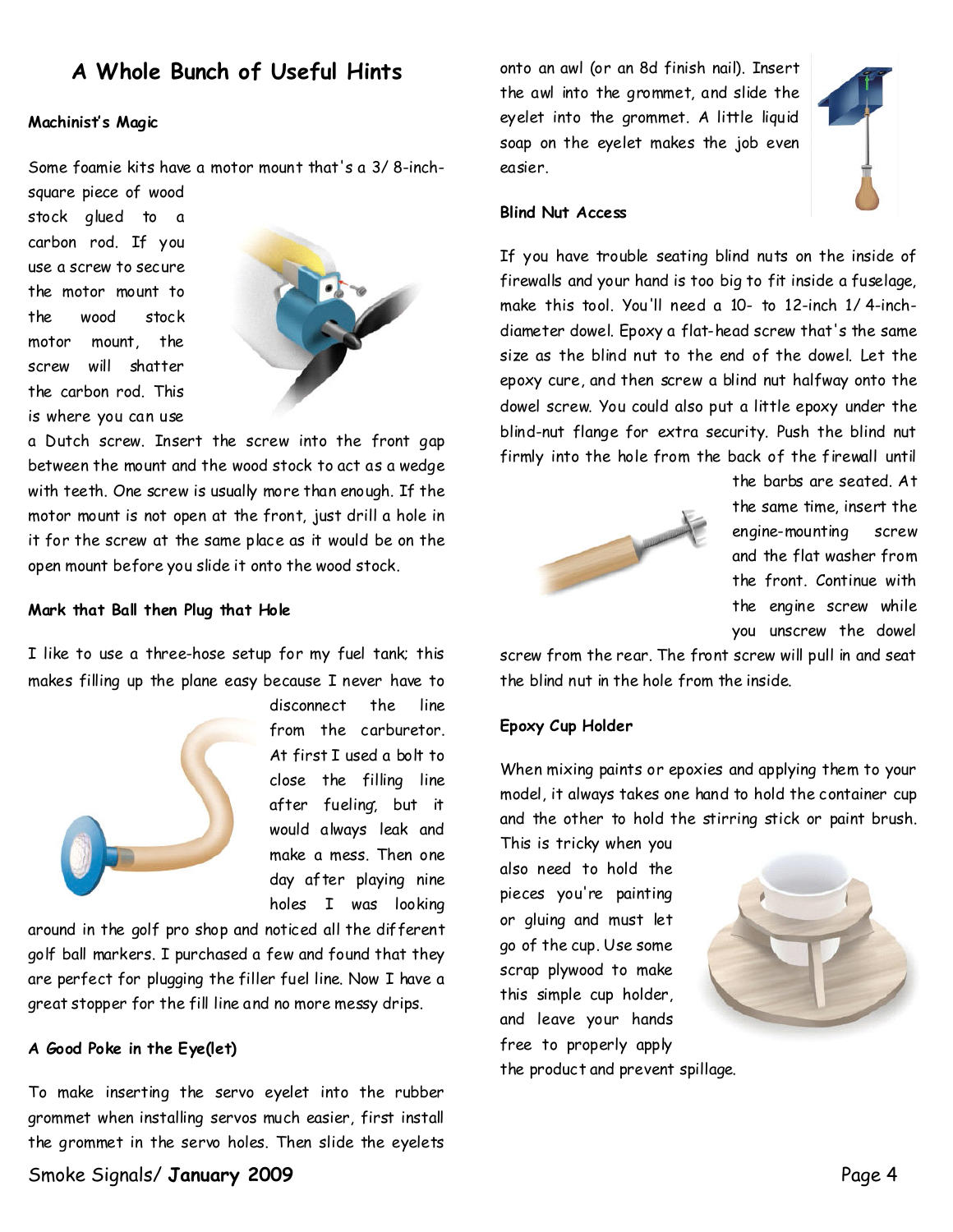## **Oil Content in Fuel**

There is a concern throughout the industry that many of the world's engine manufacturers are too conservative when recommending lubricating oil percentages for their product; however, high lube content never hurt an engine … did it? A growing body of experimental and practical evidence suggests that modern engines are being impaired by excessive oil content in the fuel. Here are three examples:

- · The engine has difficulty in maintaining a reliable low-rpm idle.
- · The engine has difficulty in obtaining a crisp throttle-up.
- The engine displays diminished wide-open throttle power.

At one time or another, most of us have experienced difficulty in setting and maintaining the idle on a two stroke model airplane engines. And what about the annoying sitting and sputtering—or to mention the occasional flame-out during throttling? Some modelers believe that these conditions would disappear if engine manufacturers would provide better carburetors. While we're waiting, try a fuel blend containing 2 percent less lubricant and 2-percent more methanol. Without changing the original primary needle valve setting, restart the engine. Experience has shown that the new fuel blend will produce a rich mixture setting, requiring the needle valve to be leaned a bit. The lower oil percentage makes the fuel blend less viscous and able to flow more easily. Reduced lube content often allows the engine to realize a modest power boost, due to:

- · Decreased pumping and bearing-drag losses.
- · Improved fuel and oxygen molecule contact within the inducted air.
- Reduced heat transfer out of the exhaust.

Note: according to noted West Coast engine authority Dan Rutherford, "Exaggerated lube content in the fuel transfers and excessive amount of combustion chamber

heat out of the exhaust, reducing the engine's ability to turn the crank."

## **Getting out of a Stall**

If you are high enough and if the plane is trimmed well, just letting the stick go for a second or two will usually solve the problem. Removing the excess elevator removes the cause of the stall, and with enough altitude, the plane resumes non-stalled flight, and you can use the controls to get it straight and level.

Some planes just drop their nose when the wing stalls; this is the easiest kind of stall to cure. With other planes, both one wing and the nose drop, and the plane enters a spin. Releasing the elevator usually turns the spin into a dive, and you can gradually pull up into level flight. Sometimes, releasing the elevator and using opposite rudder is required. It depends on the design of the airplane and where it is balanced. The farther back a plane is balanced, the more aggressive it's stalling behavior.

## **Important Notices**

#### Mandatory!!

#### Field Controllers Meeting

Friday - January 30<sup>th</sup> at 7:00 PM

Levittown Hall

------------------------------------------------

You need to renew your flying permit for 2009 before you will be permitted to fly or stay in the pit and/or impound areas.

#### Smoke Signals/ January 2009 Page 5